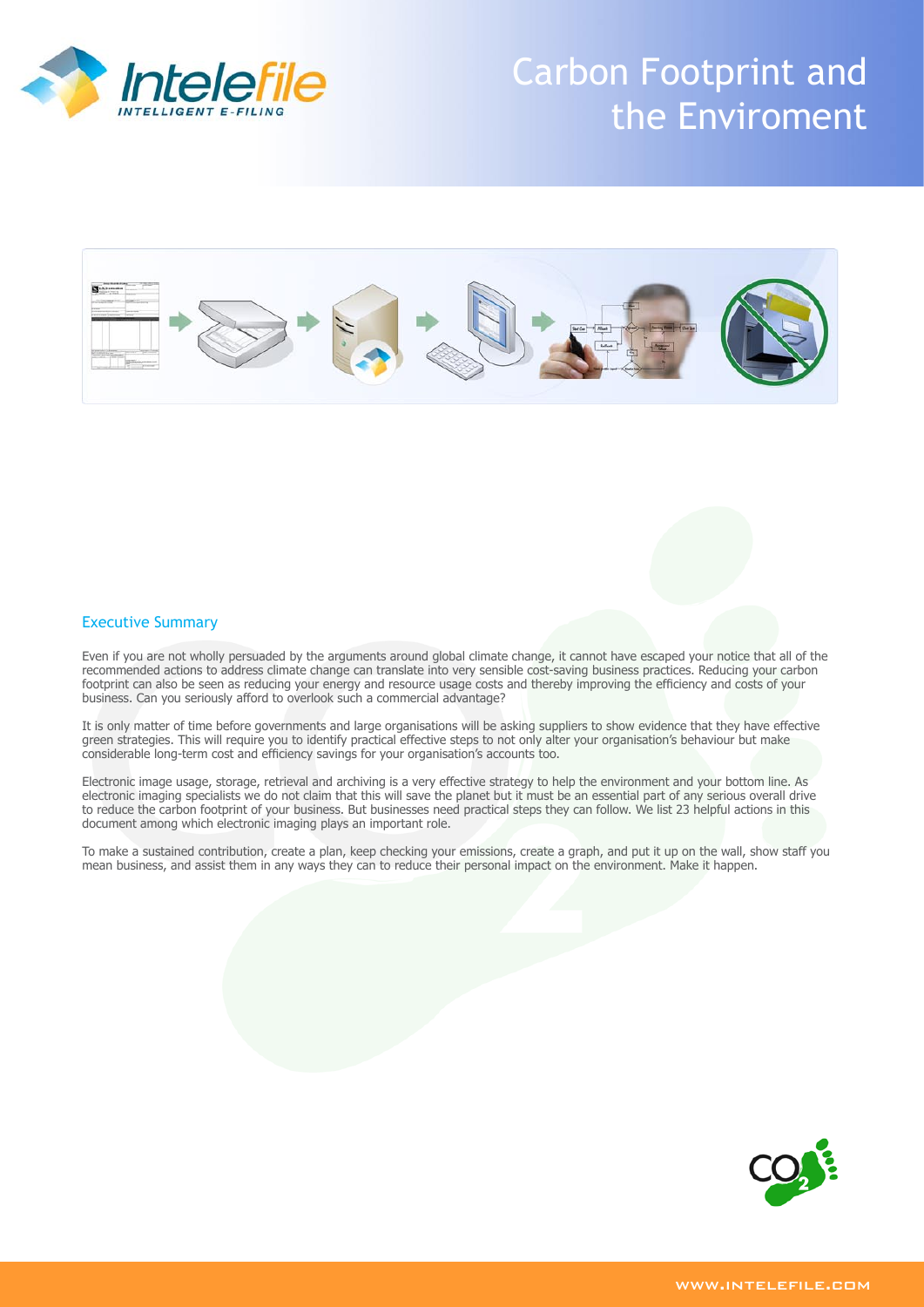# Making it happen - Reduce your energy and resource costs and contribute to the environment

Does global temperature follow CO2 levels or does global temperature drive CO2 levels? This is a key question at the moment in the global climate change debate. However, even if you are one of that minority of very hardnosed business people who is not persuaded by the arguments around global climate change and it possible effects, it cannot have escaped your notice that all of the recommended actions to address climate change can translate into very sensible cost-saving business practices. Reducing your carbon footprint can be seen as reducing your energy and resource usage costs and thereby improving the efficiency and costs of your business.

Electronic image usage, storage, retrieval and archiving is one very effective strategy to help the environment and your bottom line. However, it is best seen in the overall context of the practical green initiatives businesses can take to reduce energy and resource consumption. It is only a matter of time before governments and large organisations will be asking suppliers to show evidence that they have effective green strategies.

What most businesses want are practical steps? Here are 23 no-nonsense, effective steps to not only alter your organisation's behaviour but make considerable long-term cost and efficiency savings for your organisation's accounts too. As a business person can you seriously afford to pass over this type of advantage?

## **1. Know your current carbon footprint**

You need to know where you are starting from. We recommend that you use the environmental calculator to find out your present carbon footprint at:

# http://www.resurgence.org/carboncalculator/index.htm

Here you will find a full set of environment calculators to allow you to work out your carbon footprint for: Electricity, Gas, Bottled Gas, Oil & Coal, Wood, Car transport, Journey Table for Car, Taxi, Bus, Train and aeroplane, fuel-intensive leisure activities such as motor-boating, jet-skiing, flying and motor racing. Columns are given for petrol, diesel and kerosene (aircraft fuel). Take the totals from all the tables above and enter them in the final table and you have your carbon footprint.

# **2. Know how much it is costing you every time your staff can't find the files they need?**

When files or papers are misplaced, misfiled, or leave your building it can cause massive disruption to others. Orders can be delayed, proposals held up, and client services compromised.

Paper records storage occupies significant amounts of floor space. Files are stored in filing cabinet drawers, in boxes being prepared for filing, and in separate piles, awaiting preparation for filing. Space used by these records is a critical business asset and could be used for other needs.

In addition, significant clerical time is spent filing, retrieving and then re-filing documents and files. A large portion of a business employees' time is spent on this task. This problem has been recognised for some time. The International Records Management Trust (1995) has made some interesting estimates:

- $\circ$  The cost to maintain a five-drawer file cabinet is \$880 per year.
- $\degree$  The cost to support 1 inch of paper documents is \$11 per year.<br> $\degree$  Three percent of all documents are mis-filed, even with the best
- < Three percent of all documents are mis-filed, even with the best records management system.

Weiss(1994) provides some additional insight into the costs to locate documents:

- $\circ$  The cost to retrieve a single page document is \$20.
- $\degree$  The cost to locate a mis-filed document is \$120.

And here is a more recent view from the UK:

- $\circ$  The typical information worker now spends up to a quarter of his or her day searching for the right information to complete a given task.
- $\degree$  The average document is copied 19 times and each cost £14 to file.
- < 7.5% of all documents get lost and 3% of the remainder are misfiled.
- $\circ$  It costs £80 to find a misfiled document/£150 to reproduce a lost one.
- $\odot$  A 4-drawer filing cabinet costs £17,000 to fill and £1,500 annually to maintain.
- $\circ$  People waste six weeks per year trying to find mislabelled, misfiled or misplaced documents.
- $\circ$  A USB memory device with one Gigabyte capacity (enough to hold the contents of a well-filled four-drawer filing cabinet), which is small enough to fit on a key-ring, now costs less than £15.

# **3. Know what you can save by storing electronic document usage, sharing archiving and retrieval**

Significant savings can be made to an organization's carbon footprint by the use of technology to reduce the number of photocopies, faxes and postage created for internal use documents. Energy Solutions, a charity based in London offering energy efficiency advice to businesses, recently calculated the savings that can be made by using an Intelefile virtual filing cabinet system.

The study reviewed an organisation with a head office and four regional offices, and calculated the carbon footprint created by the electronic equipment both before and after the use of Intelefile. The table below shows the reduction of internal faxing, photocopying and postage for each office: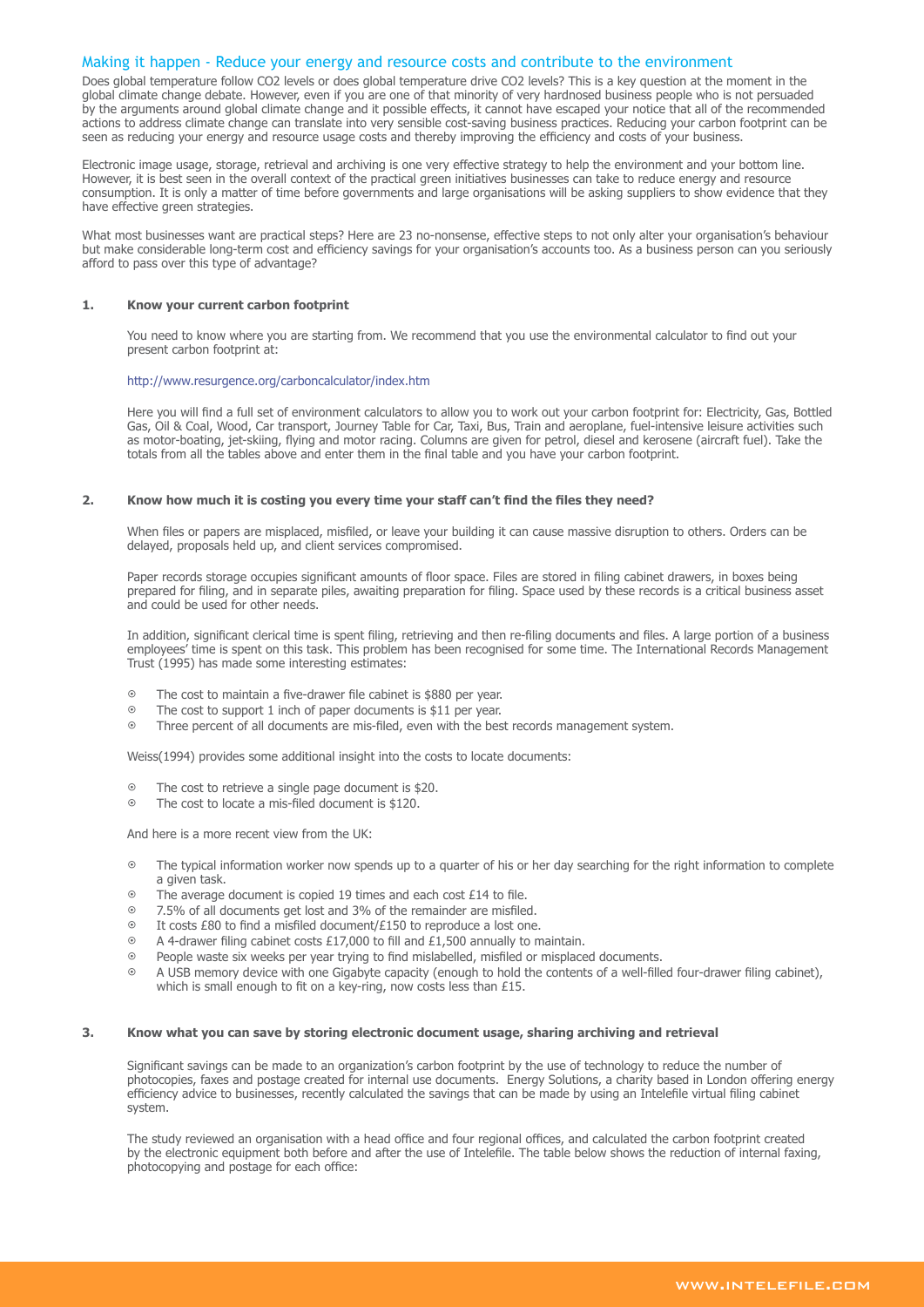| Daily usage before Intelefile |                 |             | Daily usage after Intelefile |             | <b>Intelefile Saving</b> |             |
|-------------------------------|-----------------|-------------|------------------------------|-------------|--------------------------|-------------|
| <b>Type</b>                   | Regional Office | Head Office | Regional Office              | Head Office | Regional Office          | Head Office |
| Photocopying                  | 50              | 200         | 20                           | 75          | 30                       | 125         |
| Outgoing faxes                | 20              | 80          |                              | 40          | 15                       | 40          |
| Incoming faxes                | 20              | 80          | 10                           | 20          | 10                       | 60          |
| Outgoing post                 | 30              | 120         | 10                           | 5           | 20                       | 115         |

The outcome of the review showed an annual saving of 155 Kg of CO2 - the equivalent volume of a double-decker bus. This was achieved by simply reducing the volume of faxing and photocopying internally and between offices by sharing paper documents online. The organisation also saved an estimated 90,000 pages annually from the reduction in photocopying and faxing too.

# **4. Avoid duplicating your business classification scheme**

Organisations can have multiple classification schemes, with the requisite work, meetings, and endless paper trails hanging off each scheme overloading staff time and printers all over the company. They have hierarchies for the website, for the intranet, for a shared drive folder structure, for the disposition/retention schedule, for the FOI publication scheme, for the physical file structure, and everyone has a different structure on their email folders. Senior management needs to set up a single classification scheme based on the functions and activities of the organisation and enforce it.

# **5. Centralise the printers to one large energy-efficient machine**

Having a printer beside every workstation is asking for everything to be printed. Just making it slightly less convenient for staff to print every post-it note they like will prevent much paper, energy loss and noise pollution from browning your work environment. But things need to be thought through to prevent a mutiny.

- (1) Get flashy flat screen monitors so staff don't suffer from eyestrain.
- (2) Give the old monitors and printers to anyone willing to homework (see below)
- (3) Make sure the printer prints double-sided(duplex) and set this as the default. This can halve storage costs as well as paper use.
- (4) Use recycled paper as the default in your printers. If senior management insist on glossy or archival paper, use one of the old printers for this and allow staff to opt for it when printing for clients or perpetuity.

## **6. Buy Green printers which have:**

**- Ultra-Low Power Sleep Mode.** After a short period of idling, systems enter a low-power sleep mode during which they consume just six to eight watts of electricity-significantly less than during normal operation.

**- Quick Start Up.** Warm-up time on modern printers can be nearly 66% faster than competitive systems. This makes the sleep feature invisible to users, so the low-power mode does not get disabled.

**- Fast Duplexing.** All systems operate in duplex mode at 95% to 100% of their rated speed, so users can quickly and easily complete copying jobs using half the paper.

**- Toner Recycling.** This internal process helps improve toner yields, reduce wasted toner and decrease the frequency of cartridge replacements.

**- Sample Mode.** This feature prevents paper waste by allowing you to print one sample copy to check settings prior to printing the entire job.

**- Energy Awards.** Copiers that have earned the Energy Efficiency Award "sleep" or power down when not in use, and use 40% less electricity compared to standard models.

# **7. Cut off email strings**

Have you opened a file to find the content is one long email printed out each time a new voice is added to it? It starts off as one page, then finishes as a fifteen page email string, with another ten pages of disclaimers at the end. Not only is it a waste of paper, it increases the need for storage space exponentially and is a potential liability since people often do not delete internal (what does that stupid cow expect?) discussions before hand when they forward an email externally.

Solving the problem is easy. If you are using Outlook, head to Options/Preferences/Email Options, then after 'When replying to a message:' choose 'Do not include original message'. Do the same for forwards if you're really keen.

# **8. Consider giving staff a home-working friendly records management system**

Our carbon footprint is never so large as that caused by the daily commute of billions of workers from home to work. So creating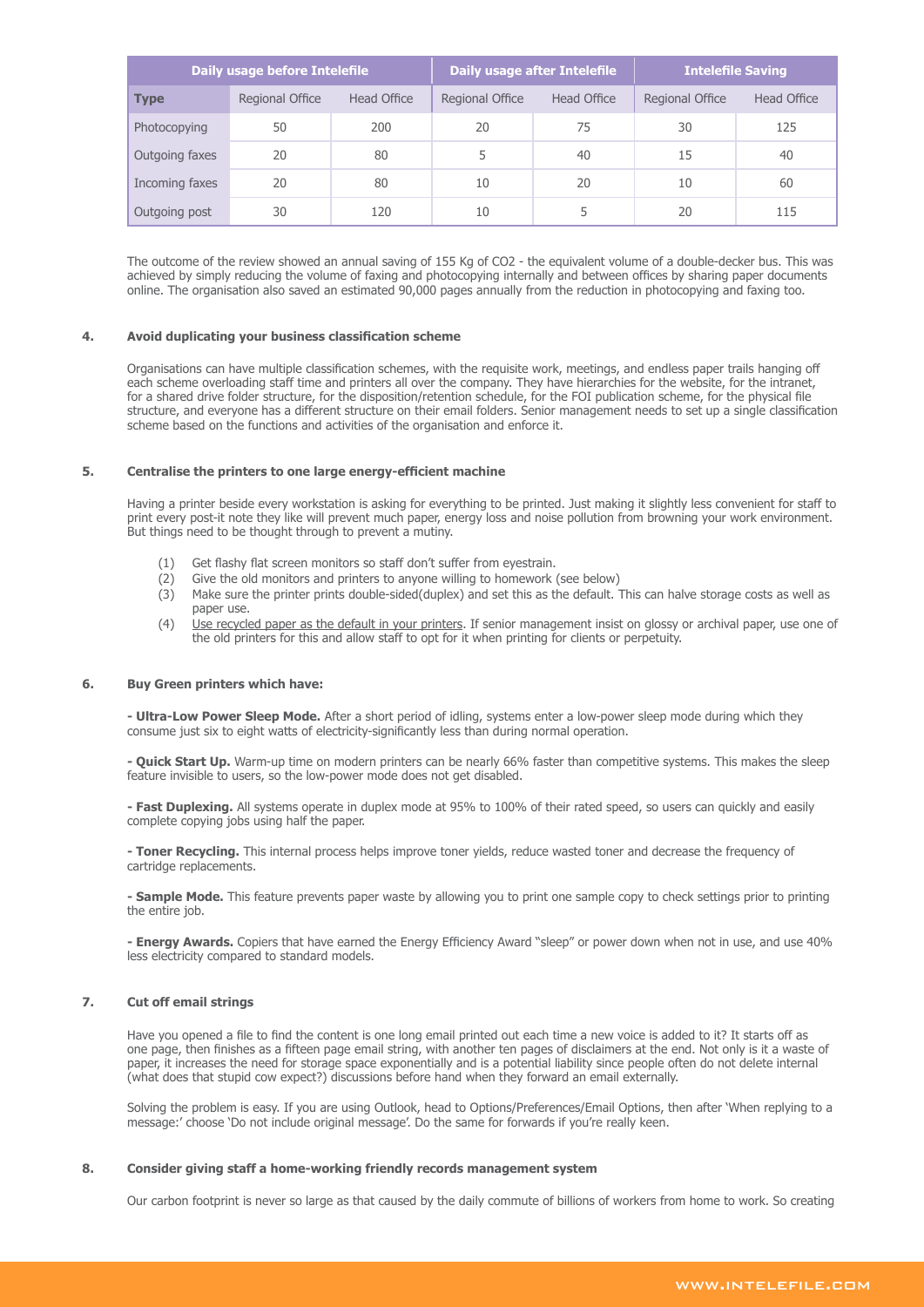a work environment conducive to working from home has huge benefits for the planet, but you are also likely to see happier and more productive workers, a dispersed business continuity risk, and less money spent on office space.

There are some things you'll need to set up, such as the scanning and up-loading to the records management system all incoming mail, a Virtual Private Network (VPN) so staff can access their information needs records from home, and performance management contracts so staff have work to complete and targets to meet.

# **9. Work towards EDRM**

We've all been dreaming about paperless offices and of having all records up and running on the servers but, according to the latest AIM study, this is a pipe-dream for most of us. Cost, culture and complications all contribute to the lack of EDRMS implementation, but there are ways to move your organisation towards getting it. Firstly, get that single business classification scheme up and running; it will make it easier to transfer the records across. Second, convert all paper files into electronic form, where they can be managed automatically and accessed by anyone connected to the network. This is faster, safer – and saves on floor space. Existing paper files can also be pulled out of their cabinets and scanned for storage in electronic form. The paper can then be sent for recycling, and the empty cabinets disposed of. All future incoming paper mail can be scanned into the document management system. Much of the paper can be destroyed immediately, provided you have the right processes and technology in place to safeguard the image of the original document. Ensure they can be organised for easy retrieval. With the right software, they can be filed away in a range of ways.

If you want cheap and effective solution consider our Intelefile system at www.intelefile.com with a simple pay as you go pricing model.

## **10. The Green travel and transport scheme**

Encourage staff to car share and travel by public transport where possible. Staff with company cars are encouraged to opt for 'environmentally-friendly' vehicles e.g. hybrids or powered by alternative fuels.

# **11. Know your myths from your facts - Common Computing Myths**

#### **I should never turn off my computer**

No harm will come from shutting your computer down when it is not needed. Manufacturers report that turning a computer on and off will have no detrimental effects over the useful lifetime of the equipment. What good will come from shutting your system down? Reduced energy consumption!

#### **My screen saver saves energy**

A screen saver does nothing to reduce the energy consumption of your computer. (Modern monitors don't even benefit from the screen saver's original purpose -- preventing image burn-in.) Enabling power management is the only means of consuming less energy when your computer is turned on but isn't being actively used.

## **My computer consumes a lot less energy when I'm not using it**

Sorry, but the difference in energy consumption between an idling computer and one that is being actively used is negligible. Properly configured power management settings are necessary to lower energy use in inactive computers.

# **12. Recycling drive**

Start a recycling drive - As recycling saves on CO2 emissions, implement an improved recycling programme is being implemented covering paper, plastic and metal as well as old/broken computer equipment.

Recycling conserves energy and resources - Actively promoting recycling programs to reduce waste sent to landfills and help conserve energy. Implementing an Environmental Management System (EMS) and seeking ISO 14001 registration.

Recycle toner cartridges. It's an important strategy, because toner is second only to paper as our industry's highest-volume consumable. This program is simple, easy and free. However, it requires your participation to work.

Typically, between 95% and 100% of the total weight is recovered. This keeps used cartridges out of our landfills and conserves the energy and resources required to manufacture new ones. Also promote recycling of all empty toner containers.

# **13. Video conferencing**

Where possible promote video conferences rather than face-to-face meetings to reduce CO2 emissions during travel.

## **14. Good housekeeping measures**

Encouraging staff to turn-off lights and equipment when not in use etc.

#### **15. Off-set your carbon emissions**

We can't eliminate all our emissions. But we can do something to mitigate their effect, like planting trees, investing in renewable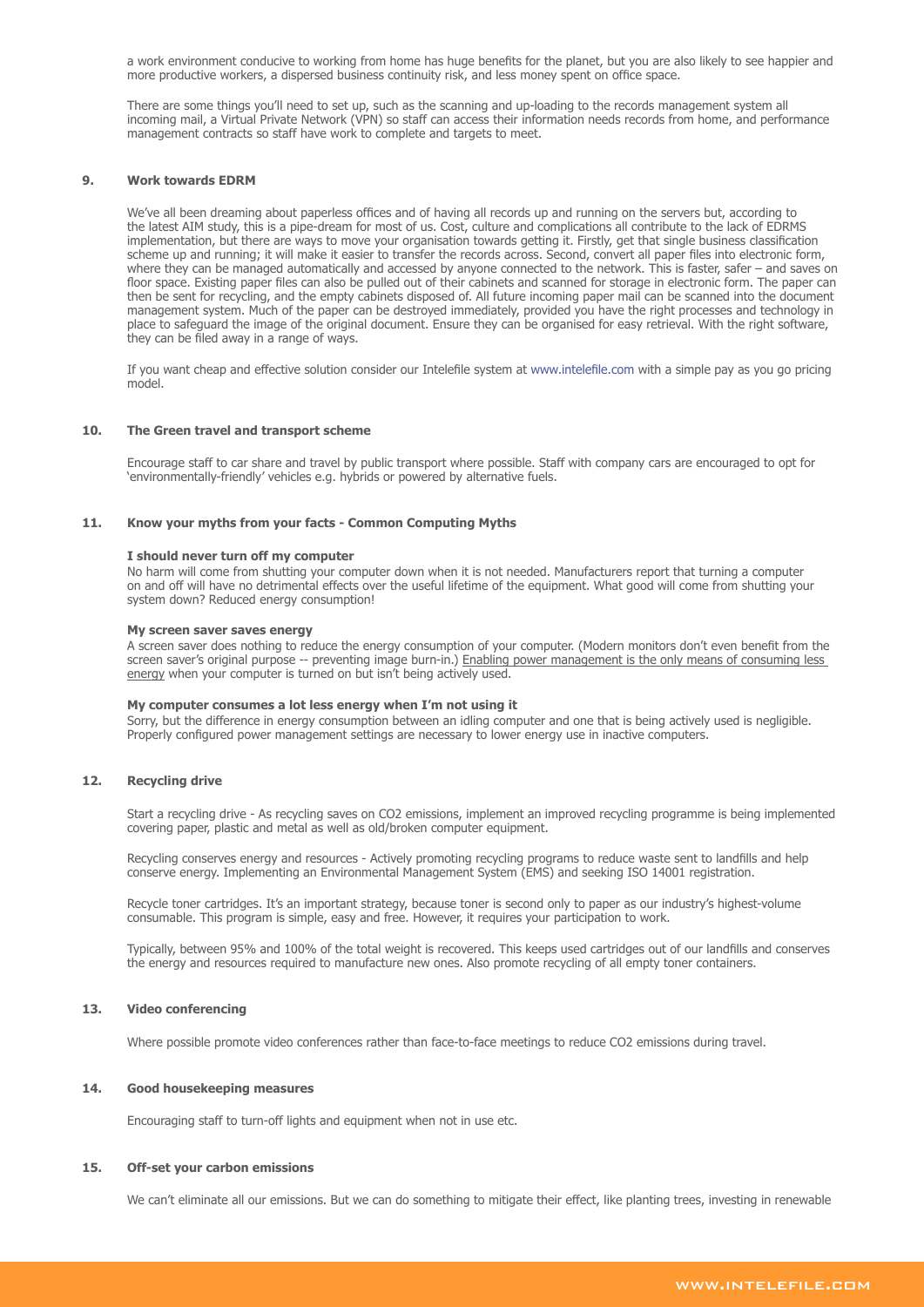energy, eating less meat, or buying carbon off-sets, controversial as they are (see the New Internationalist issue devoted to the topic). Head back to the Resurgence environmental calculator and figure out your emissions. If your organisation runs a canteen or purchases food for functions, add your food footprint to it from the food carbon footprint calculator. Tot up your tonnage, then go to EcoBusinessLinks and choose the best carbon off-setting provider according to their analysis.

## **16. Buy green**

Buy new equipment only when you need it. When you do buy, select energy-compliant devices and consider the long-term energy requirements of your purchases.

## **17. Reduce energy consumption**

Enable the power management functions of your computer, and turn off your computer and printer when you're not using them.

## **18. Print and copy responsibly**

Always consider circulating and editing documents electronically. Print and copy on both sides of the paper whenever possible, and follow other tips to conserve paper, ink and toner.

## **19. Dispose of your computer properly**

When you must part with your computer, consider donating it to Columbia or to a community organization. If its useful life has come to an end, see that it is recycled, never discarded.

## **20. Spread the message to your friends and colleagues**

Tell others about the ease and importance of green computing.

## **21. Green ideas**

Encourage and reward staff to suggest ways in which you can become even greener effectively.

## **22. Reduce your personal CO2 footprint - Green begins at home**

To persuade business colleagues you have to be persuaded yourself. There are so many things you can do to help reduce your CO2 emissions. In fact you'll be amazed just how easy it is to save energy, often without spending a penny. Here are just a few simple ideas to help get you started:

- **(1) Only boil as much water as you need -** Electric kettles consume nearly 30% of all the electricity an average kitchen uses. To save energy only boil as much water as you need (but remember to cover the element if you're using an electric kettle). If everyone in the country did this we'd save enough electricity to power two thirds of the street lighting in the UK.
- **(2) Don't use your car for short journeys -** Nearly a quarter of all car journeys are less than 2 miles and cars consume most fuel at the start of their journey when the engine is cold. Walking or cycling for short journeys is not only good for your health, but could also reduce the amount of CO2 emissions that are released into the air.
- **(3) Dry your clothes outside or on a drying rack where possible -** In dryer weather, hanging your clothes outside rather than using the tumble dryer will reduce your CO2 emissions. They will dry quickly and smell fresh too. If you have space, then a clothes drying rack inside your home will dry your clothes just as effectively. If you do use the dryer, try to make sure you fill it each time, rather than putting on a number of small loads.
- **(4) Switch to energy-saving bulbs -** Choosing energy-saving light bulbs is one of the easiest ways of cutting your energy use. Just one energy saving light bulb can reduce your lighting costs by up to £100 over the lifetime of the bulb - and they last up to 12 times longer than ordinary light bulbs. If every household in Britain replaced just three normal bulbs with energy savers, enough energy could be saved to run all the country's street lighting.
- **(5) Turn off your appliances instead of leaving them on standby -** Across the UK we waste the equivalent of around two power stations' worth of electricity each year simply by leaving appliances like computers, printers and TVs on standby mode, and leaving chargers for appliances like mobile phones and electric toothbrushes switched on when not in use. Mobile phone chargers left plugged in waste over £60 million and are responsible for a quarter of a million tonnes of CO2 every year alone. So turn off appliances using the main on/off switch (not the remote control) and unplug chargers when they are not in use.
- **(6) Turn down thermostat -** If your heating bills are burning a hole in your pocket try turning down your thermostat by just one degree at a time. Each one degree drop can help reduce your bill by up to 10% and save you around £40 per year. We recommend aiming for around 19-20°C in your living room and around 18°C in your bedroom.
- **(7) Cook in a microwave -** Microwave cooking can make significant reductions in your energy bills as it is much more energy efficient than conventional ovens. You don't even have to sacrifice your cooking skills as most microwaves